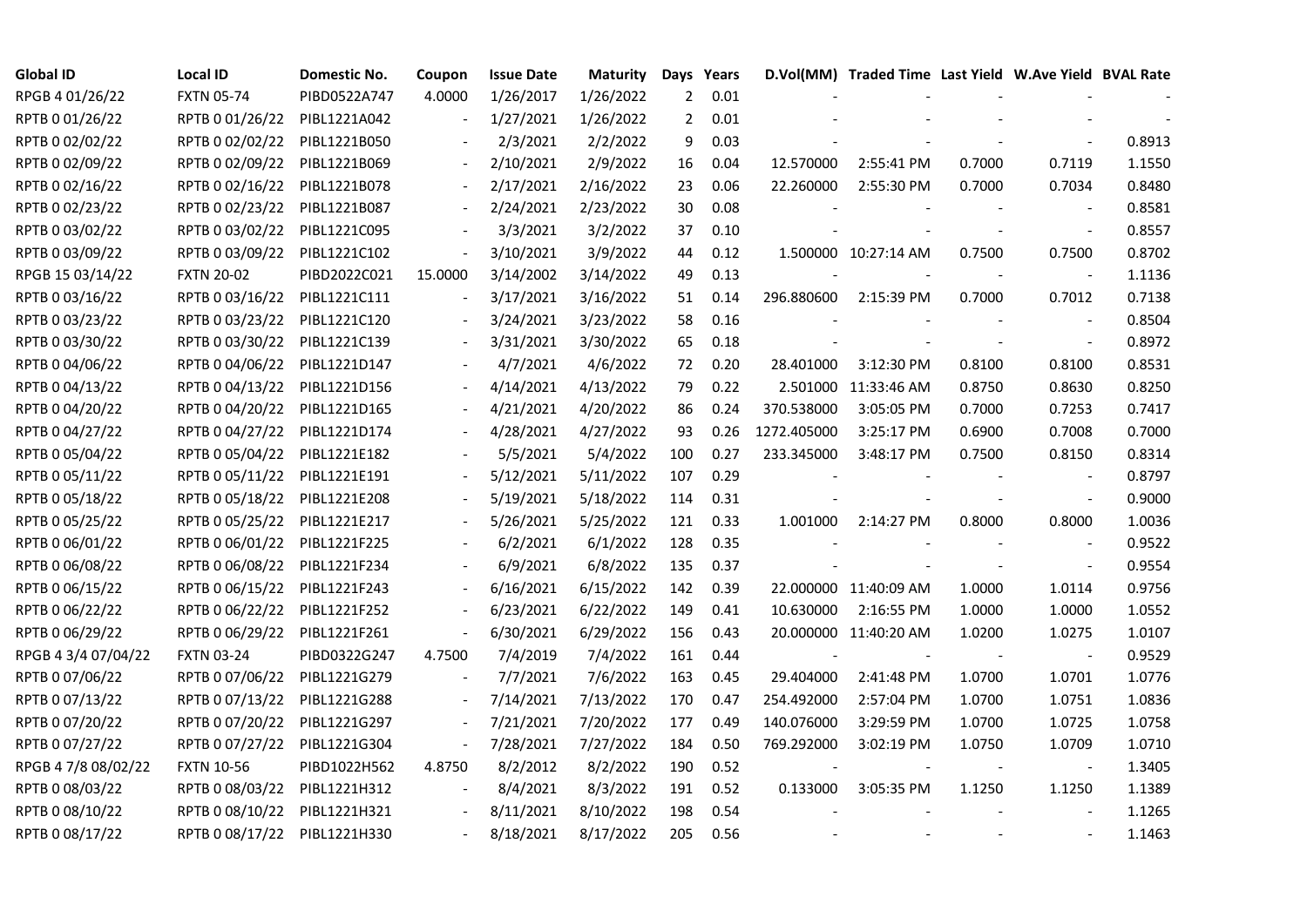| <b>Global ID</b>     | <b>Local ID</b>   | Domestic No. | Coupon                   | <b>Issue Date</b> | <b>Maturity</b>      |     | Days Years |             | D.Vol(MM) Traded Time Last Yield W.Ave Yield BVAL Rate |        |                          |        |
|----------------------|-------------------|--------------|--------------------------|-------------------|----------------------|-----|------------|-------------|--------------------------------------------------------|--------|--------------------------|--------|
| RPTB 0 08/24/22      | RPTB 0 08/24/22   | PIBL1221H349 |                          | 8/25/2021         | 8/24/2022            | 212 | 0.58       |             |                                                        |        |                          | 1.1683 |
| RPTB 0 08/31/22      | RPTB 0 08/31/22   | PIBL1221I357 |                          | 9/1/2021          | 8/31/2022            | 219 | 0.60       |             |                                                        |        |                          | 1.1892 |
| RPTB 0 09/07/22      | RPTB 0 09/07/22   | PIBL1221I366 |                          | 9/8/2021          | 9/7/2022             | 226 | 0.62       |             |                                                        |        |                          | 1.2101 |
| RPGB 4 3/4 09/13/22  | <b>FXTN 10-57</b> | PIBD1022I570 | 4.7500                   | 9/13/2012         | 9/13/2022            | 232 | 0.64       |             |                                                        |        |                          | 1.4417 |
| RPTB 0 09/14/22      | RPTB 0 09/14/22   | PIBL1221I375 | $\blacksquare$           | 9/15/2021         | 9/14/2022            | 233 | 0.64       | 6.011000    | 3:05:51 PM                                             | 1.1500 | 1.1500                   | 1.2308 |
| RPTB 0 09/21/22      | RPTB 0 09/21/22   | PIBL1221I384 |                          | 9/22/2021         | 9/21/2022            | 240 | 0.66       |             |                                                        |        |                          | 1.2539 |
| RPTB 0 09/28/22      | RPTB 0 09/28/22   | PIBL1221I393 |                          | 9/29/2021         | 9/28/2022            | 247 | 0.68       | 11.506000   | 3:23:09 PM                                             | 1.1500 | 1.1533                   | 1.2038 |
| RPTB 0 10/05/22      | RPTB 0 10/05/22   | PIBL1221J409 |                          | 10/6/2021         | 10/5/2022            | 254 | 0.70       |             |                                                        |        |                          | 1.3005 |
| RPTB 0 10/12/22      | RPTB 0 10/12/22   | PIBL1221J418 |                          | 10/13/2021        | 10/12/2022           | 261 | 0.72       | 40.842000   | 3:33:17 PM                                             | 1.2500 | 1.2675                   | 1.3560 |
| RPGB 12 3/4 10/17/22 | <b>FXTN 20-03</b> | PIBD2022J033 | 12.7500                  | 10/17/2002        | 10/17/2022           | 266 | 0.73       |             |                                                        |        |                          | 1.5231 |
| RPTB 0 10/19/22      | RPTB 0 10/19/22   | PIBL1221J427 |                          | 10/20/2021        | 10/19/2022           | 268 | 0.73       |             |                                                        |        |                          | 1.3368 |
| RPTB 0 10/26/22      | RPTB 0 10/26/22   | PIBL1221J436 |                          | 10/27/2021        | 10/26/2022           | 275 | 0.75       | 35.000000   | 2:52:05 PM                                             | 1.2700 | 1.2717                   | 1.4057 |
| RPTB 0 11/02/22      | RPTB 0 11/02/22   | PIBL1221K443 |                          | 11/3/2021         | 11/2/2022            | 282 | 0.77       | 19.000000   | 2:10:18 PM                                             | 1.3750 | 1.3493                   | 1.3550 |
| RPTB 0 11/09/22      | RPTB 0 11/09/22   | PIBL1221K452 |                          | 11/10/2021        | 11/9/2022            | 289 | 0.79       |             |                                                        |        | $\blacksquare$           | 1.4247 |
| RPTB 0 11/16/22      | RPTB 0 11/16/22   | PIBL1221K461 |                          | 11/17/2021        | 11/16/2022           | 296 | 0.81       |             |                                                        |        | $\bar{\phantom{a}}$      | 1.4267 |
| RPTB 0 11/23/22      | RPTB 0 11/23/22   | PIBL1221K470 |                          | 11/24/2021        | 11/23/2022           | 303 | 0.83       |             | 15.140000 10:16:39 AM                                  | 1.3500 | 1.3500                   | 1.3500 |
| RPTB 0 11/29/22      | RPTB 0 11/29/22   | PIBL1221L488 |                          |                   | 12/1/2021 11/29/2022 | 309 | 0.85       | 34.824000   | 3:21:17 PM                                             | 1.3650 | 1.3899                   | 1.4656 |
| RPGB 4 5/8 12/04/22  | RTB 05-11         | PIID0522L114 | 4.6250                   | 12/4/2017         | 12/4/2022            | 314 | 0.86       | 1580.000000 | 3:34:05 PM                                             | 1.6750 | 1.6744                   | 1.6691 |
| RPGB 4 12/06/22      | <b>FXTN 10-58</b> | PIBD1022L585 | 4.0000                   | 12/6/2012         | 12/6/2022            | 316 | 0.87       | 20.534000   | 2:46:50 PM                                             | 1.6500 | 1.6500                   | 1.5340 |
| RPTB 0 12/07/22      | RPTB 0 12/07/22   | PIBL1221L497 |                          | 12/7/2021         | 12/7/2022            | 317 | 0.87       | 2.020000    | 2:08:14 PM                                             | 1.3950 | 1.3950                   | 1.4026 |
| RPTB 0 12/14/22      | RPTB 0 12/14/22   | PIBL1221L503 | $\overline{\phantom{a}}$ | 12/15/2021        | 12/14/2022           | 324 | 0.89       |             | 1.500000 11:23:50 AM                                   | 1.3750 | 1.3750                   | 1.3925 |
| RPTB 0 01/04/23      | RPTB 0 01/04/23   | PIBL1222A013 |                          | 1/5/2022          | 1/4/2023             | 345 | 0.95       |             | 3.100000 11:25:12 AM                                   | 1.4000 | 1.4000                   | 1.4263 |
| RPTB 0 01/11/23      | RPTB 0 01/11/23   | PIBL1222A022 |                          | 1/12/2022         | 1/11/2023            | 352 | 0.96       | 33.972000   | 3:06:17 PM                                             | 1.4200 | 1.4193                   | 1.4289 |
| RPTB 0 01/18/23      | RPTB 0 01/18/23   | PIBL1222A031 | $\overline{\phantom{a}}$ | 1/19/2022         | 1/18/2023            | 359 | 0.98       | 40.990000   | 3:06:55 PM                                             | 1.4075 | 1.4113                   | 1.4127 |
| RPGB 4 3/8 02/11/23  | RTB 03-10         | PIID0323B101 | 4.3750                   | 2/11/2020         | 2/11/2023            | 383 | 1.05       | 4905.550000 | 3:55:13 PM                                             | 1.7100 | 1.7071                   | 1.7199 |
| RPGB 13 02/20/23     | <b>FXTN 20-04</b> | PIBD2023B048 | 13.0000                  | 2/20/2003         | 2/20/2023            | 392 | 1.07       |             |                                                        |        | $\overline{\phantom{a}}$ | 1.8073 |
| RPGB 5 1/2 03/08/23  | <b>FXTN 05-75</b> | PIBD0523C752 | 5.5000                   | 3/8/2018          | 3/8/2023             | 408 | 1.12       | 149.300000  | 3:48:25 PM                                             | 1.8400 | 1.7921                   | 1.8358 |
| RPGB 3 1/2 04/21/23  | <b>FXTN 07-58</b> | PIBD0723D588 | 3.5000                   | 4/21/2016         | 4/21/2023            | 452 | 1.24       |             |                                                        |        | $\blacksquare$           | 2.1500 |
| RPGB 11 7/8 05/29/23 | <b>FXTN 20-05</b> | PIBD2023E054 | 11.8750                  | 5/29/2003         | 5/29/2023            | 490 | 1.34       |             |                                                        |        | $\sim$                   | 1.9917 |
| RPGB 3 1/4 08/15/23  | RTB 10-04         | PIID1023H046 | 3.2500                   | 8/15/2013         | 8/15/2023            | 568 | 1.56       | 191.006000  | 2:04:55 PM                                             | 2.5000 | 2.1021                   | 2.1033 |
| RPGB 2 3/8 09/10/23  | <b>FXTN 03-25</b> | PIBD0323I252 | 2.3750                   | 9/10/2020         | 9/10/2023            | 594 | 1.63       | 14.800000   | 3:48:34 PM                                             | 2.2100 | 2.2100                   | 2.2000 |
| RPGB 11 3/8 10/23/23 | <b>FXTN 20-06</b> | PIBD2023J068 | 11.3750                  | 10/23/2003        | 10/23/2023           | 637 | 1.74       |             |                                                        |        |                          | 2.2683 |
| RPGB 2 3/8 03/09/24  | RTB 03-11         | PIID0324C115 | 2.3750                   | 3/9/2021          | 3/9/2024             | 775 | 2.12       | 1622.015000 | 3:49:52 PM                                             | 2.4000 | 2.3963                   | 2.3981 |
| RPGB 6 1/4 03/12/24  | RTB 05-12         | PIID0524C129 | 6.2500                   | 3/12/2019         | 3/12/2024            | 778 | 2.13       |             | 3.500000 11:25:22 AM                                   | 2.4400 | 2.4307                   | 2.4172 |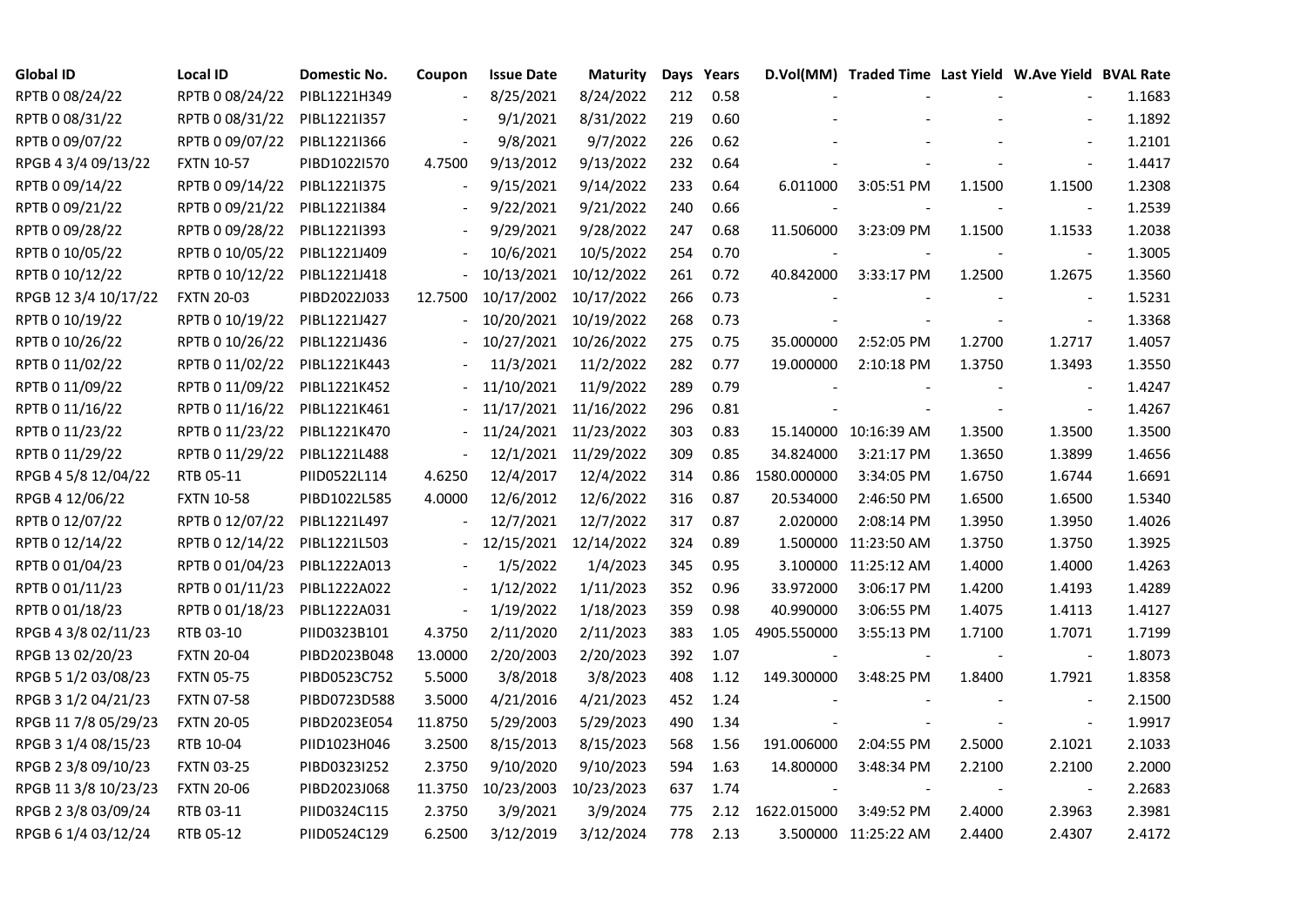| <b>Global ID</b>     | <b>Local ID</b>   | Domestic No. | Coupon  | <b>Issue Date</b> | <b>Maturity</b>  |     | Days Years |                          | D.Vol(MM) Traded Time Last Yield W.Ave Yield BVAL Rate |        |                          |        |
|----------------------|-------------------|--------------|---------|-------------------|------------------|-----|------------|--------------------------|--------------------------------------------------------|--------|--------------------------|--------|
| RPGB 4 1/2 04/20/24  | <b>FXTN 07-59</b> | PIBD0724D595 | 4.5000  | 4/20/2017         | 4/20/2024        | 817 | 2.24       |                          |                                                        |        |                          | 2.5752 |
| RPGB 12 3/8 06/03/24 | <b>FXTN 20-07</b> | PIBD2024F075 | 12.3750 | 6/3/2004          | 6/3/2024         | 861 | 2.36       |                          |                                                        |        |                          | 2.6756 |
| RPGB 12 7/8 08/05/24 | <b>FXTN 20-08</b> | PIBD2024H086 | 12.8750 | 8/5/2004          | 8/5/2024         | 924 | 2.53       |                          |                                                        |        | $\overline{\phantom{a}}$ | 2.7873 |
| RPGB 4 1/8 08/20/24  | <b>FXTN 10-59</b> | PIBD1024H595 | 4.1250  | 8/20/2014         | 8/20/2024        | 939 | 2.57       | 49.000000                | 3:49:46 PM                                             | 2.9500 | 2.9500                   | 2.8142 |
| RPGB 4 1/4 10/17/24  | <b>FXTN 05-76</b> | PIBD0524J762 | 4.2500  | 10/17/2019        | 10/17/2024       | 997 | 2.73       | 56.000000                | 3:48:44 PM                                             | 3.1400 | 3.1346                   | 3.1400 |
| RPGB 13 3/4 11/11/24 | <b>FXTN 20-09</b> | PIBD2024K091 | 13.7500 | 11/11/2004        | 11/11/2024 1,022 |     | 2.80       |                          |                                                        |        | $\blacksquare$           | 2.9611 |
| RPGB 5 3/4 04/12/25  | <b>FXTN 07-61</b> | PIBD0725D618 | 5.7500  | 4/12/2018         | 4/12/2025 1,174  |     | 3.21       |                          |                                                        |        | $\overline{\phantom{a}}$ | 3.2332 |
| RPGB 12 1/8 04/14/25 | <b>FXTN 20-10</b> | PIBD2025D103 | 12.1250 | 4/14/2005         | 4/14/2025 1,176  |     | 3.22       |                          |                                                        |        | $\blacksquare$           | 3.2218 |
| RPGB 2 5/8 08/12/25  | RTB 05-13         | PIID0525H130 | 2.6250  | 8/12/2020         | 8/12/2025 1,296  |     | 3.55       | 214.555000               | 3:49:33 PM                                             | 3.3800 | 3.3748                   | 3.3258 |
| RPGB 3 5/8 09/09/25  | <b>FXTN 10-60</b> | PIBD10251608 | 3.6250  | 9/9/2015          | 9/9/2025 1,324   |     | 3.63       | 46.900000                | 3:27:40 PM                                             | 3.5250 | 3.5125                   | 3.4466 |
| RPGB 12 1/8 10/20/25 | <b>FXTN 20-11</b> | PIBD2025J116 | 12.1250 | 10/20/2005        | 10/20/2025 1,365 |     | 3.74       |                          |                                                        |        | $\blacksquare$           | 3.5281 |
| RPGB 18 1/4 11/29/25 | <b>FXTN 25-01</b> | PIBD2525K015 | 18.2500 | 11/29/2000        | 11/29/2025 1,405 |     | 3.85       |                          |                                                        |        | $\sim$                   | 3.5929 |
| RPGB 10 1/4 01/19/26 | <b>FXTN 20-12</b> | PIBD2026A122 | 10.2500 | 1/19/2006         | 1/19/2026 1,456  |     | 3.99       |                          |                                                        |        | $\overline{\phantom{a}}$ | 3.6756 |
| RPGB 6 1/4 02/14/26  | <b>FXTN 07-62</b> | PIBD0726B627 | 6.2500  | 2/14/2019         | 2/14/2026 1,482  |     | 4.06       |                          |                                                        |        | $\blacksquare$           | 3.8509 |
| RPGB 3 3/8 04/08/26  | <b>FXTN 05-77</b> | PIBD0526D772 | 3.3750  | 4/8/2021          | 4/8/2026 1,535   |     | 4.20       | 60.870000                | 3:33:59 PM                                             | 3.8200 | 3.8299                   | 3.8489 |
| RPGB 3 1/2 09/20/26  | RTB 10-05         | PIID1026I057 | 3.5000  | 9/20/2016         | 9/20/2026 1,700  |     | 4.65       |                          |                                                        |        |                          | 3.9929 |
| RPGB 6 1/4 10/20/26  | RTB 15-01         | PIID1526J019 | 6.2500  | 10/20/2011        | 10/20/2026 1,730 |     | 4.74       |                          |                                                        |        | $\overline{\phantom{a}}$ | 4.0317 |
| RPGB 8 12/07/26      | <b>FXTN 20-13</b> | PIBD2026L139 | 8.0000  | 12/7/2006         | 12/7/2026 1,778  |     | 4.87       |                          |                                                        |        | $\blacksquare$           | 4.0938 |
| RPGB 5 3/8 03/01/27  | RTB 15-02         | PIID1527C023 | 5.3750  | 3/1/2012          | 3/1/2027 1,862   |     | 5.10       |                          |                                                        |        |                          | 4.1879 |
| RPGB 4 3/4 05/04/27  | <b>FXTN 10-61</b> | PIBD1027E617 | 4.7500  | 5/4/2017          | 5/4/2027 1,926   |     | 5.27       |                          |                                                        |        | $\omega$                 | 4.4000 |
| RPGB 4 5/8 06/02/27  | RTB 05-14         | PIID0527L140 | 4.6250  | 12/2/2021         | 6/2/2027 1,955   |     | 5.35       | 770.544000               | 3:34:05 PM                                             | 4.2050 | 4.2106                   | 4.2116 |
| RPGB 8 5/8 09/06/27  | <b>FXTN 20-14</b> | PIBD2027I140 | 8.6250  | 9/6/2007          | 9/6/2027 2,051   |     | 5.62       |                          |                                                        |        | $\sim$                   | 4.3549 |
| RPGB 6 1/4 03/22/28  | <b>FXTN 10-63</b> | PIBD1028C635 | 6.2500  | 3/22/2018         | 3/22/2028 2,249  |     | 6.16       | 58.100000                | 3:49:04 PM                                             | 4.5900 | 4.5900                   | 4.5575 |
| RPGB 3 5/8 04/22/28  | <b>FXTN 07-64</b> | PIBD0728D649 | 3.6250  | 4/22/2021         | 4/22/2028 2,280  |     | 6.24       | 40.500000                | 3:48:55 PM                                             | 4.5900 | 4.5847                   | 4.5113 |
| RPGB 3 3/4 08/12/28  | <b>FXTN 07-65</b> | PIBD0728H654 | 3.7500  | 8/12/2021         | 8/12/2028 2,392  |     | 6.55       | 4.100000                 | 2:16:52 PM                                             | 4.5000 | 4.5000                   | 4.5717 |
| RPGB 9 1/2 12/04/28  | <b>FXTN 20-15</b> | PIBD2028L151 | 9.5000  | 12/4/2008         | 12/4/2028 2,506  |     | 6.86       |                          |                                                        |        | $\blacksquare$           | 4.6506 |
| RPGB 67/8 01/10/29   | <b>FXTN 10-64</b> | PIBD1029A644 | 6.8750  | 1/10/2019         | 1/10/2029 2,543  |     | 6.96       |                          | 38.135000 10:36:39 AM                                  | 4.6500 | 4.6500                   | 4.6933 |
| RPGB 8 3/4 05/27/30  | <b>FXTN 20-16</b> | PIBD2030E166 | 8.7500  | 5/27/2010         | 5/27/2030 3,045  |     | 8.34       |                          |                                                        |        | $\blacksquare$           | 4.8438 |
| RPGB 2 7/8 07/09/30  | <b>FXTN 10-65</b> | PIBD1030G655 | 2.8750  | 7/9/2020          | 7/9/2030 3,088   |     | 8.45       |                          |                                                        |        | $\blacksquare$           | 4.8921 |
| RPGB 12 1/2 07/28/30 | <b>FXTN 25-02</b> | PIBD2530G029 | 12.5000 | 7/28/2005         | 7/28/2030 3,107  |     | 8.51       |                          |                                                        |        |                          | 4.8603 |
| RPGB 11 1/4 01/26/31 | <b>FXTN 25-03</b> | PIBD2531A032 | 11.2500 | 1/26/2006         | 1/26/2031 3,289  |     | 9.01       |                          |                                                        |        | $\blacksquare$           | 4.9084 |
| RPGB 8 07/19/31      | <b>FXTN 20-17</b> | PIBD2031G171 | 8.0000  | 7/19/2011         | 7/19/2031 3,463  |     | 9.48       | 54.412080                | 3:25:15 PM                                             | 4.8800 | 4.8963                   | 4.7799 |
| RPGB 4 07/22/31      | <b>FXTN 10-66</b> | PIBD1031G662 | 4.0000  | 7/22/2021         | 7/22/2031 3,466  |     | 9.49       | 25.500000                | 3:13:20 PM                                             | 4.9000 | 4.9000                   | 4.8494 |
| RPGB 9 3/8 10/05/31  | <b>FXTN 25-04</b> | PIBD2531J042 | 9.3750  | 10/5/2006         | 10/5/2031 3,541  |     | 9.70       | $\overline{\phantom{a}}$ |                                                        |        | $\overline{\phantom{a}}$ | 4.9465 |